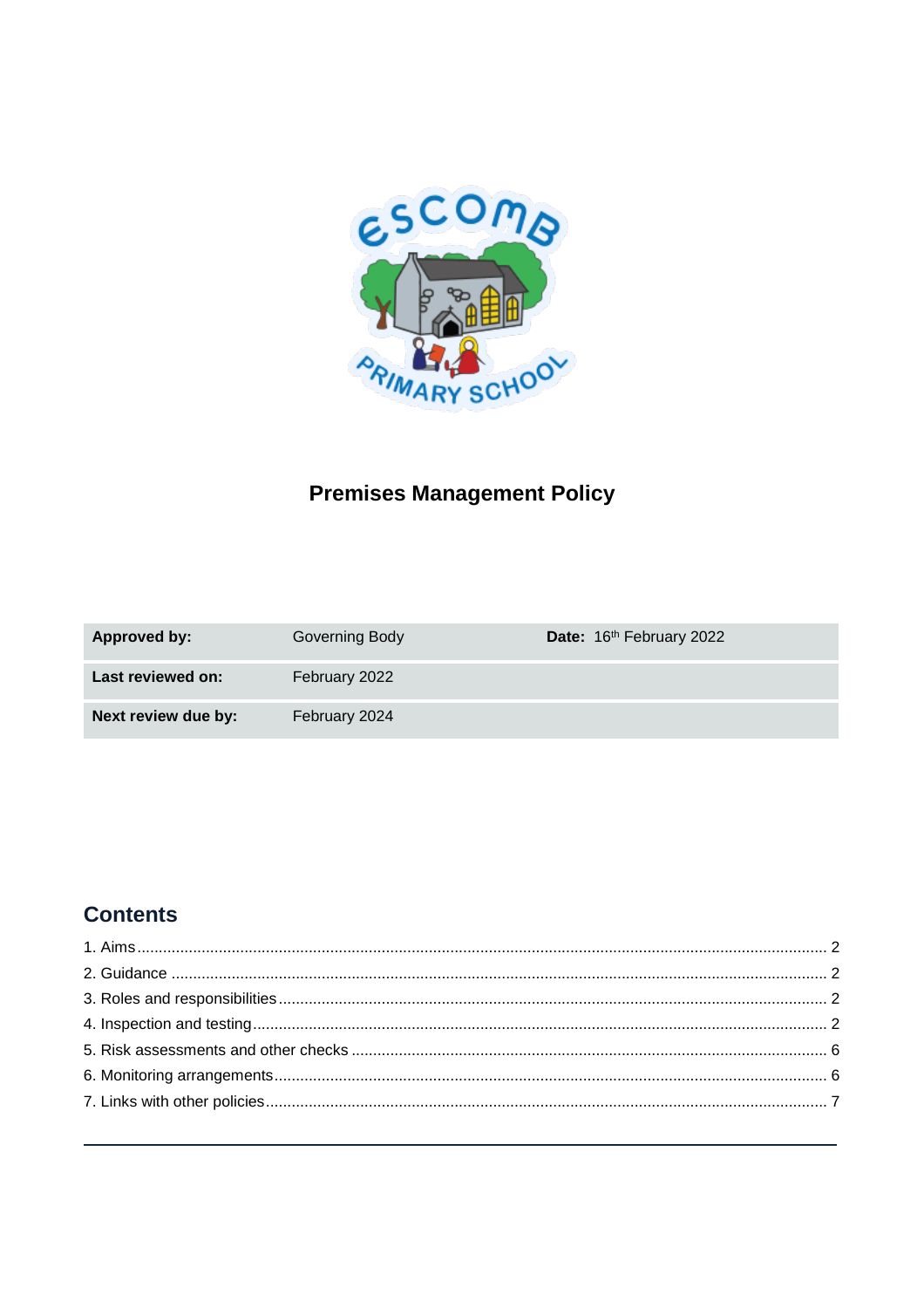## <span id="page-1-0"></span>**1. Aims**

Our school aims to ensure that it:

- Manages its buildings and equipment in an efficient, legally compliant way
- Inspects and tests buildings and equipment regularly, taking into account statutory requirements and best practice recommendations
- Promotes the safety and wellbeing of our staff, pupils, parents and visitors through effective maintenance of buildings and equipment in accordance with the [Health and Safety at Work etc. Act 1974](https://www.legislation.gov.uk/ukpga/1974/37/contents)
- <span id="page-1-1"></span>Maintained schools: Complies with the requirements of the [School Premises \(England\) Regulations 2012](http://www.legislation.gov.uk/uksi/2012/1943/contents/made)

### **2. Guidance**

This document is based on the Department for Education's guidance on [good estate management for](https://www.gov.uk/guidance/good-estate-management-for-schools)  [schools.](https://www.gov.uk/guidance/good-estate-management-for-schools)

## <span id="page-1-2"></span>**3. Roles and responsibilities**

The governing body, headteacher and caretaker will ensure this premises management policy is properly implemented, and that tests and inspections are carried out in accordance with this policy.

The headteacher and caretaker are responsible for ensuring relevant risk assessments are conducted and for reporting to the governing board, as required.

The caretaker is responsible for:

- Inspecting and maintaining the school premises
- Conducting repairs and maintenance
- Being the first point of contact for any issues with the premises
- Conducting and keeping a record of risk assessments and incident logs related to the school premises
- Liaising with the headteacher about what actions need to be taken to keep the school premises safe

This list is not intended to be exhaustive.

### <span id="page-1-3"></span>**4. Inspection and testing**

We maintain accurate records and details of all statutory tests which are undertaken at our premises. This includes relevant paperwork and certificates.

All requirements and recommendations highlighted in inspection reports and certificates are reviewed and acted on as necessary.

As part of the records of completed works, we include the dates when the works were undertaken and the details of the individual or company who completed them, along with their qualifications/certifications and/or experience.

The table below sets out the issues we inspect, the inspection frequency, and the person responsible for checking each issue and, where appropriate, engaging a suitably qualified person to carry out inspection, testing or maintenance. It covers statutory checks as well as recommended good practice checks from relevant guidance. It is based on the [checks and testing sections of the DfE estates guidance.](https://www.gov.uk/guidance/good-estate-management-for-schools/health-and-safety)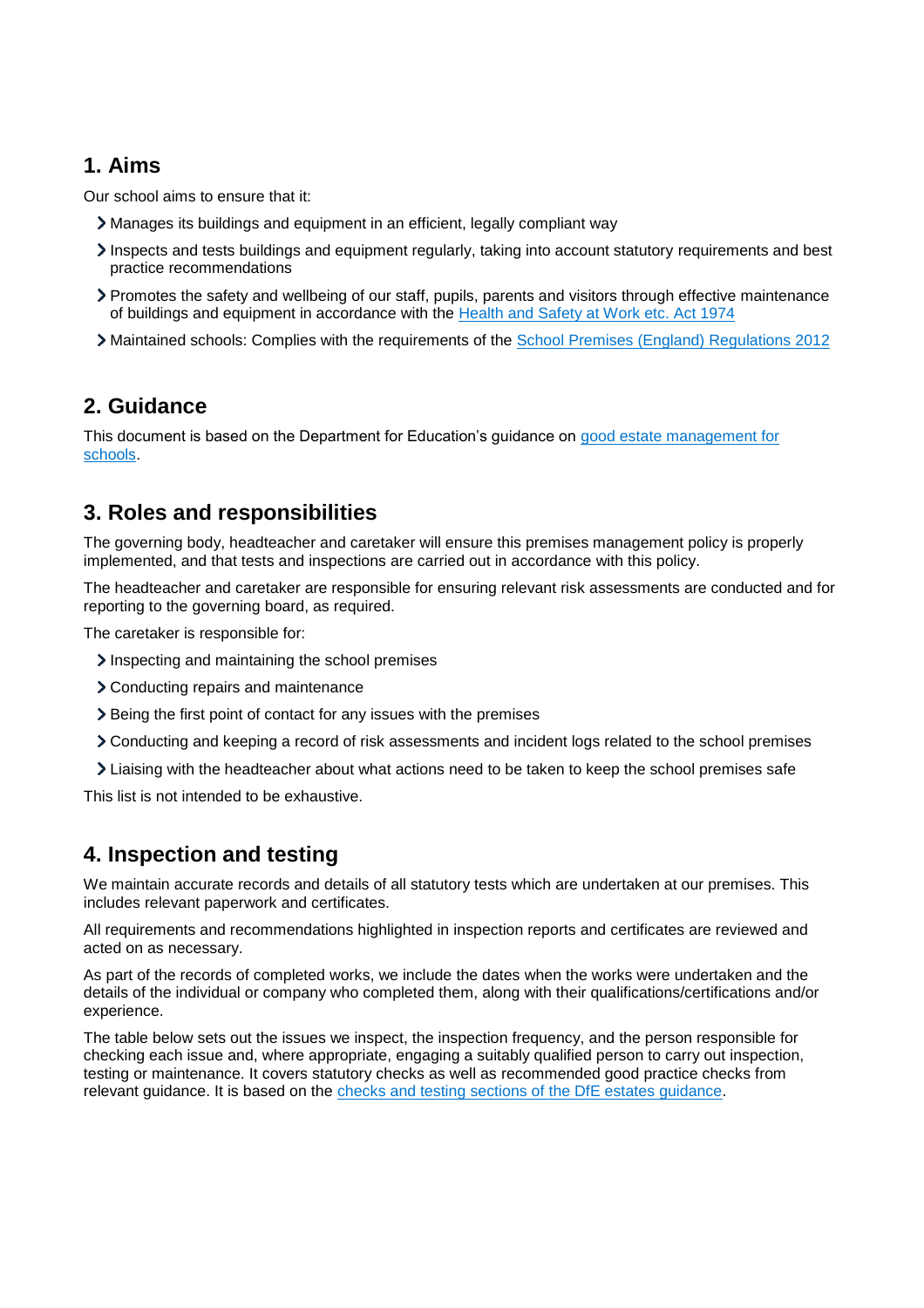| <b>ISSUE TO INSPECT</b>                                                 | <b>FREQUENCY</b>                                                                                                                                                                                                                                                                                                                      | <b>PERSON RESPONSIBLE</b>   |
|-------------------------------------------------------------------------|---------------------------------------------------------------------------------------------------------------------------------------------------------------------------------------------------------------------------------------------------------------------------------------------------------------------------------------|-----------------------------|
| Portable appliance testing (PAT)                                        | Variable, according to risk and how<br>the equipment is constructed.<br>Regular visual inspections where<br>PAT is not required.<br>We will refer to <b>HSE</b> guidance on<br>maintaining portable electric<br>equipment for suggested intervals<br>and types of testing/inspection.                                                 | Durham County Council - SLA |
| Fixed electrical installation tests<br>(including lightning conductors) | Variable, according to the number<br>and severity of faults found at last<br>inspection.<br>Inspection and testing always<br>carried out by a competent person.                                                                                                                                                                       |                             |
| <b>Emergency lighting</b>                                               | Monthly flash test.<br>6-monthly condition test (including<br>3-hour battery test) by a competent<br>person.                                                                                                                                                                                                                          |                             |
| Gas appliances and fittings                                             | Routinely, in accordance with<br>manufacturer recommendations<br>(or other professional advice if<br>unavailable).<br>Annual safety checks (in line with<br>good practice / required if the<br>premises are used for residential<br>accommodation).<br>All work carried out by a Gas Safe<br>Registered engineer.                     |                             |
| Fuel oil storage                                                        | Checks at least weekly, with more<br>detailed annual inspections by<br>qualified inspectors.                                                                                                                                                                                                                                          |                             |
| Air conditioning systems                                                | Inspections by an energy assessor<br>at regular intervals (not exceeding<br>5 years).<br>Annual certificated inspection to<br>ensure no refrigerant leakage.<br>Bi-annual checks and an annual<br>maintenance schedule (in line with<br>good practice).                                                                               |                             |
| Pressure systems                                                        | No fixed maintenance requirement<br>(our programme takes account of<br>the list on page 44 of the HSE's<br><b>Safety of Pressure Systems</b><br>guidance, and an examination of<br>the system is carried out by a<br>competent person by the date set<br>at the previous examination - see<br>pages 35 to 37 of the HSE<br>guidance). |                             |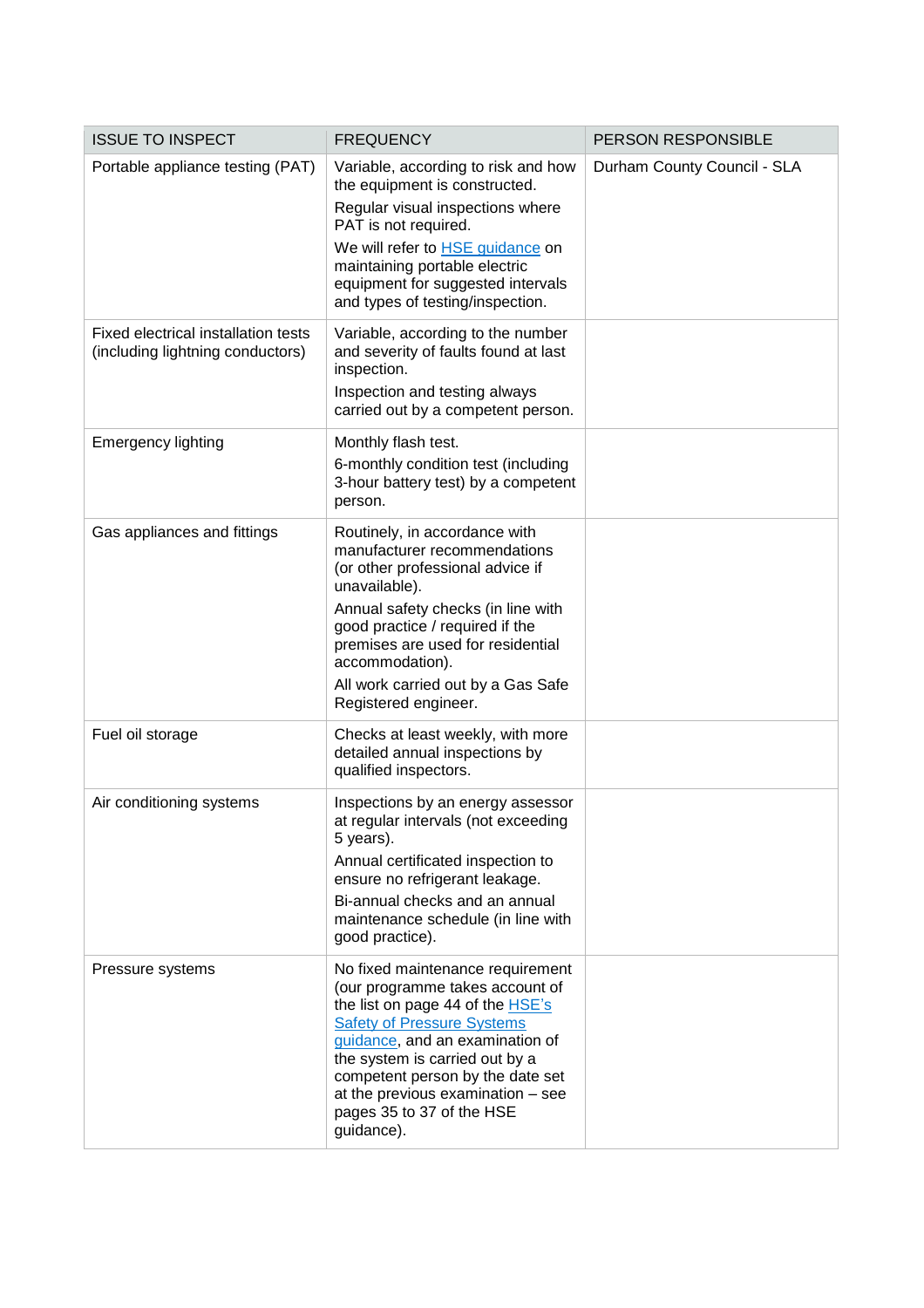| <b>ISSUE TO INSPECT</b>                   | <b>FREQUENCY</b>                                                                                                                                                                                                                                                                                                                     | PERSON RESPONSIBLE |
|-------------------------------------------|--------------------------------------------------------------------------------------------------------------------------------------------------------------------------------------------------------------------------------------------------------------------------------------------------------------------------------------|--------------------|
| Legionella checks on all water<br>systems | Risk assessment of each site<br>carried out and reviewed regularly<br>by a competent person. The<br>frequency of monitoring checks<br>varies for evaporative cooling<br>systems, hot and cold water<br>systems and other risk systems -<br>specific details can be found in<br>guidance for each type from the<br>HSE.               |                    |
| Asbestos                                  | Regular inspections as part of the<br>asbestos register and<br>management plan.<br>Reviews of the asbestos register<br>annually.<br>Refurbishment and demolition<br>surveys before any refurbishment<br>or demolition work.                                                                                                          |                    |
| Equipment used for working at<br>height   | Inspected before use, and at<br>suitable intervals appropriate to the<br>environment it's used in and how<br>it's used.<br>In addition, inspections after<br>anything that may affect the safety<br>or stability of equipment, e.g.<br>adverse weather or accidental<br>damage.                                                      |                    |
| Fire detection and alarm<br>systems       | Weekly alarm tests, with a different<br>call point tested each week where<br>applicable.<br>Quarterly and annual inspections<br>and tests by a competent person.<br>Annual fire risk assessment by a<br>competent person also includes<br>the maintenance of fire detection<br>and alarm systems.                                    |                    |
| Fire doors                                | Regular checks by a competent<br>person.                                                                                                                                                                                                                                                                                             |                    |
| Firefighting equipment                    | Most equipment - extinguishers,<br>fire blankets, hose reels, fixed<br>systems (such as sprinkler<br>systems) and fire service facilities<br>(such as dry risers and access for<br>emergency vehicles) - inspected<br>annually (by a competent person<br>where required) unless<br>manufacturers' guidelines suggest<br>differently. |                    |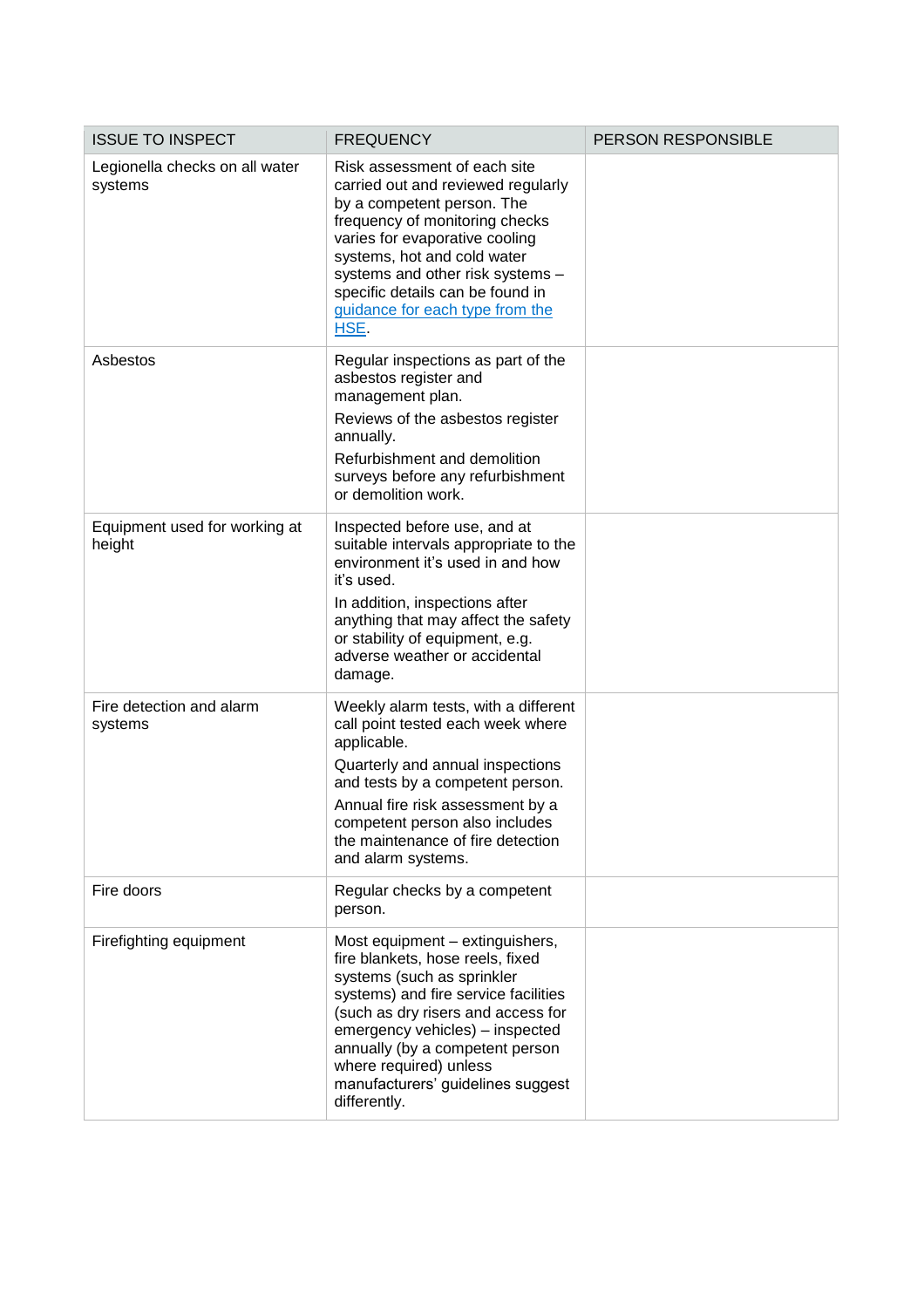| <b>ISSUE TO INSPECT</b>               | <b>FREQUENCY</b>                                                                                                                                                                                                                                                                                                                                                                                                                             | PERSON RESPONSIBLE |
|---------------------------------------|----------------------------------------------------------------------------------------------------------------------------------------------------------------------------------------------------------------------------------------------------------------------------------------------------------------------------------------------------------------------------------------------------------------------------------------------|--------------------|
| <b>Extraction systems</b>             | Regular removal and cleaning of<br>grease filters and cleaning of<br>ductwork for kitchen extraction<br>systems.<br>Local exhaust ventilation systems<br>(such as those for working with<br>hazardous substances) examined<br>and tested at least every 14<br>months by a competent person.<br>More routine checks also set out in<br>system logbooks.                                                                                       |                    |
| Chemical storage                      | Inventories are kept up-to-date.<br>Risk assessments for the Control<br>of Substances Hazardous to<br>Health (COSHH) are reviewed on<br>a regular basis, plus whenever it's<br>considered that the original<br>assessment may no longer be<br>valid, or where the circumstances<br>of the work change significantly<br>and may affect employees'<br>exposure to a hazardous<br>substance (in line with HSE<br>guidance on COSHH assessment). |                    |
| Playground and gymnasium<br>equipment | Regular inspections - at least<br>annually, and more regularly<br>where any equipment is used more<br>frequently than normal (e.g. where<br>community use increases how<br>often equipment is used).<br>Outdoor fixed play equipment -<br>periodic and annual inspections by<br>a competent person.                                                                                                                                          |                    |
| Tree safety                           | As part of risk assessment<br>responsibilities, periodic visual<br>checks for stability are carried out,<br>with more detailed assessments if<br>suspected structural faults or other<br>risks are found.                                                                                                                                                                                                                                    |                    |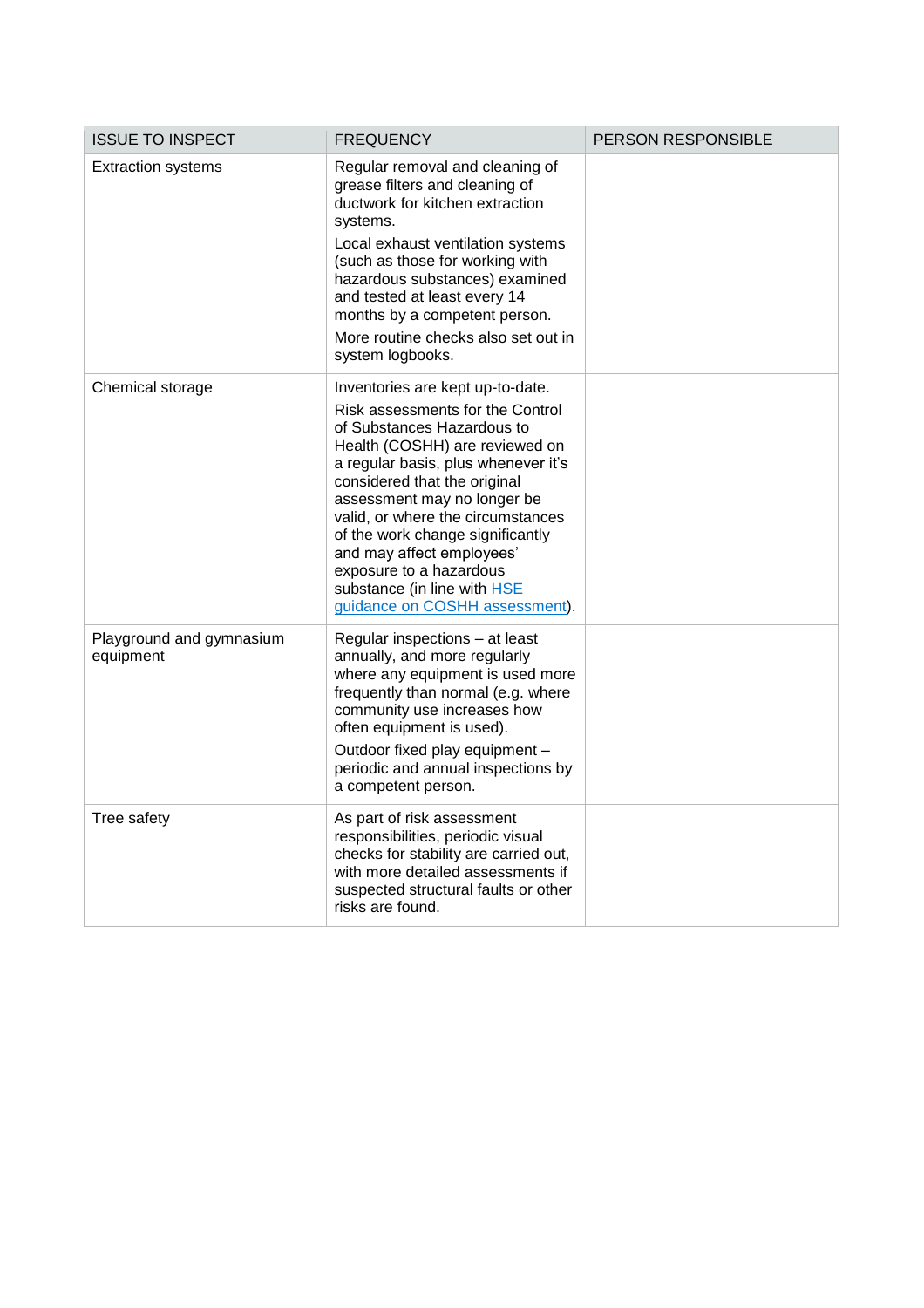| <b>ISSUE TO INSPECT</b> | <b>FREQUENCY</b>                                                                                                                                                                                                                              | <b>PERSON RESPONSIBLE</b> |
|-------------------------|-----------------------------------------------------------------------------------------------------------------------------------------------------------------------------------------------------------------------------------------------|---------------------------|
| Radon                   | Risk assessments including radon<br>measurements will be carried out<br>in all of our above-ground<br>workplaces in radon-affected<br>areas, and all of our below-ground<br>workplaces.                                                       |                           |
|                         | Radon measurements will last for<br>3 months, using radon monitors, in<br>line with Public Health England<br>radon guidance for schools.                                                                                                      |                           |
|                         | Where measurements show radon<br>levels below 300Bq/m3, radon<br>levels will be remeasured at least<br>every 10 years. If significant<br>changes are made to the buildings<br>or work processes,<br>remeasurement will also be<br>considered. |                           |
|                         | For any sites with radon levels<br>above 300Bq/m3 we will work with<br>a radiation protection adviser to<br>manage reduction and decide on<br>risk assessment and<br>remeasurement frequency.                                                 |                           |

### <span id="page-5-0"></span>**5. Risk assessments and other checks**

Please refer to our risk assessment policy for information about the school's approach to risk assessment.

In addition to the risk assessments we are required to have in place (please refer to our risk assessment policy and health and safety policy for more information\*), we ensure we have risk assessments in place, regularly updated, to cover:

- Car parking and vehicle/pedestrian segregation
- > Traffic management
- > Lettings

We also make sure further checks are made to confirm the following:

- Correct and up-to-date information is displayed in all notices
- Compliance with the Construction (Design and Management) Regulations 2015 during construction projects
- Contractors have the necessary qualifications to carry out the specified work
- Compliance with the Equality Act 2010 when making changes or alterations to a building or the external environment

### <span id="page-5-1"></span>**6. Monitoring arrangements**

The application of this policy is monitored by the caretaker and headteacher through, among other things, visual checks of the school site and equipment, and checks of risk assessments.

Copies of risk assessments and paperwork relating to any checks are kept in the school office.

This policy will be reviewed by the school business manager every two years. At every review, the policy will be shared with and approved by the governing body.